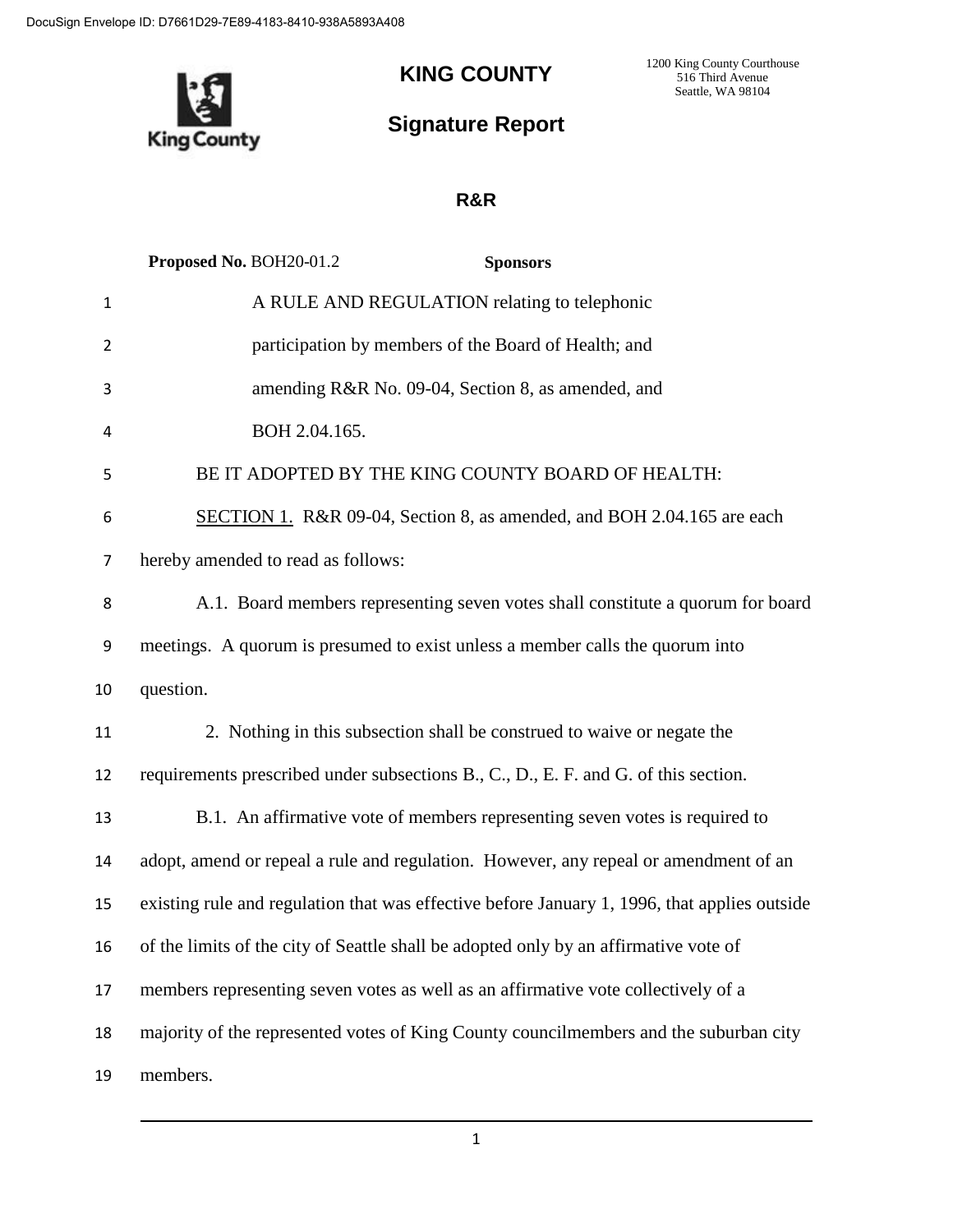R&R

| 20 | 2. Any amendment or repeal of an existing rule or regulation adopted by the                  |
|----|----------------------------------------------------------------------------------------------|
| 21 | board of health of the city of Seattle and effective before January 1, 1996, shall be        |
| 22 | adopted only by an affirmative vote of the members representing seven votes as well as       |
| 23 | an affirmative vote of a majority of the members appointed by the city of Seattle.           |
| 24 | C. An affirmative vote of members representing seven votes is required to adopt,             |
| 25 | amend or repeal a guideline and recommendation.                                              |
| 26 | D. A majority of affirmative votes by board members representing seven votes is              |
| 27 | required for all actions on resolutions and motions.                                         |
| 28 | E. A roll call vote shall be taken on final passage of any rule and regulation,              |
| 29 | guideline and recommendation and resolutions.                                                |
| 30 | F. There will be no voting by proxy on any question before the board.                        |
| 31 | G.1. Members may participate in meetings of the full board by telephone or video             |
| 32 | conferencing when:                                                                           |
| 33 | a. an emergency that limits the board from meeting as usual is declared by                   |
| 34 | federal, state or local officials; or                                                        |
| 35 | b. if the member deems it necessary, but no more than twice per year.                        |
| 36 | 2. Members who participate in meetings of the full board by telephone or video               |
| 37 | conferencing in accordance with subsection G.1. of this section shall be counted toward      |
| 38 | the quorum and shall retain their voting authority unless the member elects to participate   |
| 39 | by telephone or video conferencing in accordance with subsection G.1.b. of this section      |
| 40 | and the alternate is physically present, at which time the alternate shall be counted toward |
| 41 | the quorum and have voting authority instead of the member.                                  |
| 42 | The clerk of the board, in consultation with the chair, shall establish<br>3.                |

2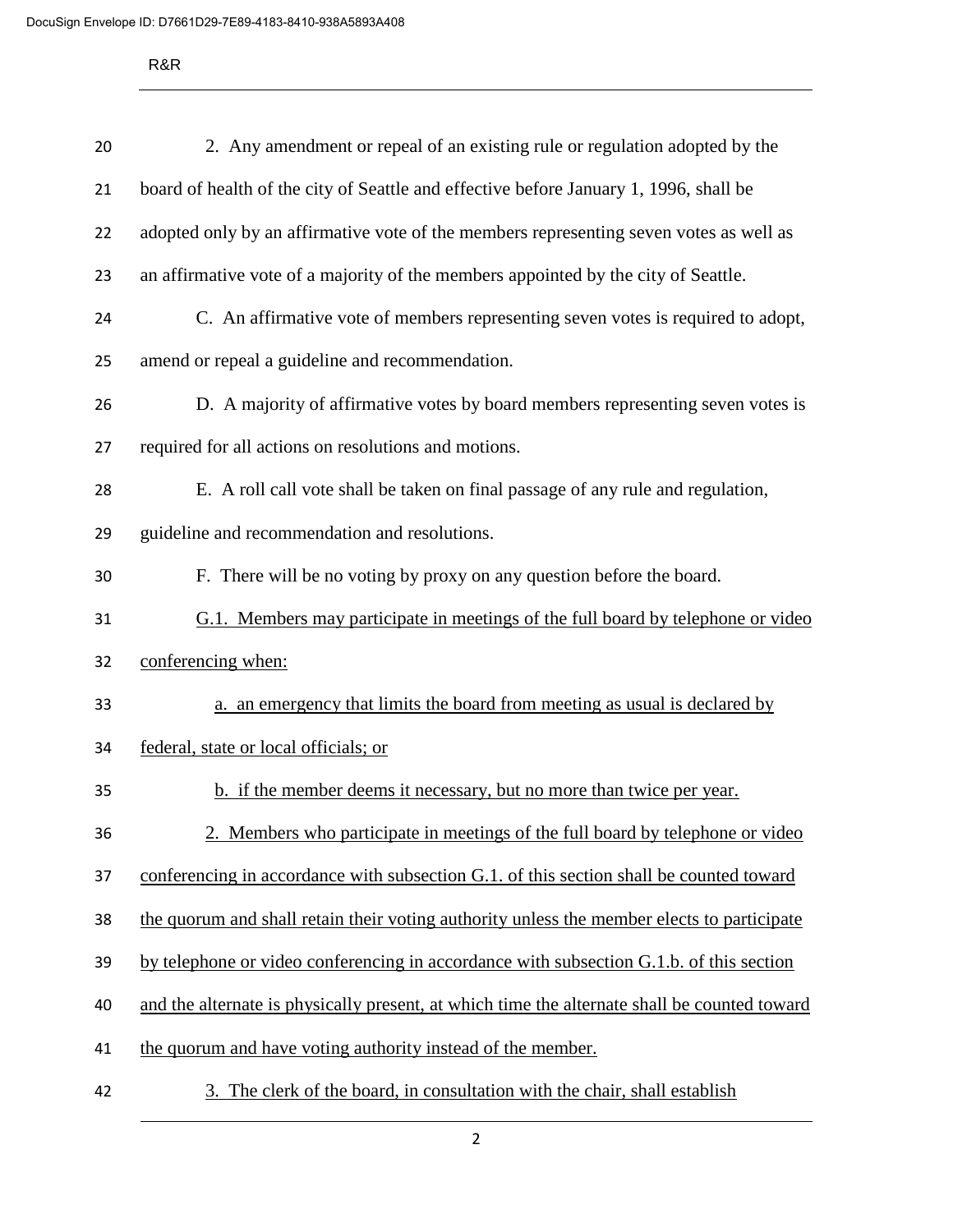R&R

authentication and operating procedures pertaining to appearance by phone or video

- conferencing under subsection G.1. of this section, which must comply with all state and
- county laws regarding open public meetings.
- 4. A member wishing to participate by telephone or video conferencing under
- subsection G. of this section shall declare orally or in writing to the chair and the board
- administrator. It shall be noted in the minutes when members participate by telephone or
- video conferencing and whether they have retained or relinquished their voting authority
- under subsection G.2. of this section.
- 5. To facilitate connection to the broadcasting system, notices for participation
- by telephone or video conference should be made half an hour in advance of the meeting
- when possible, and the member should promptly inform the board administrator. When